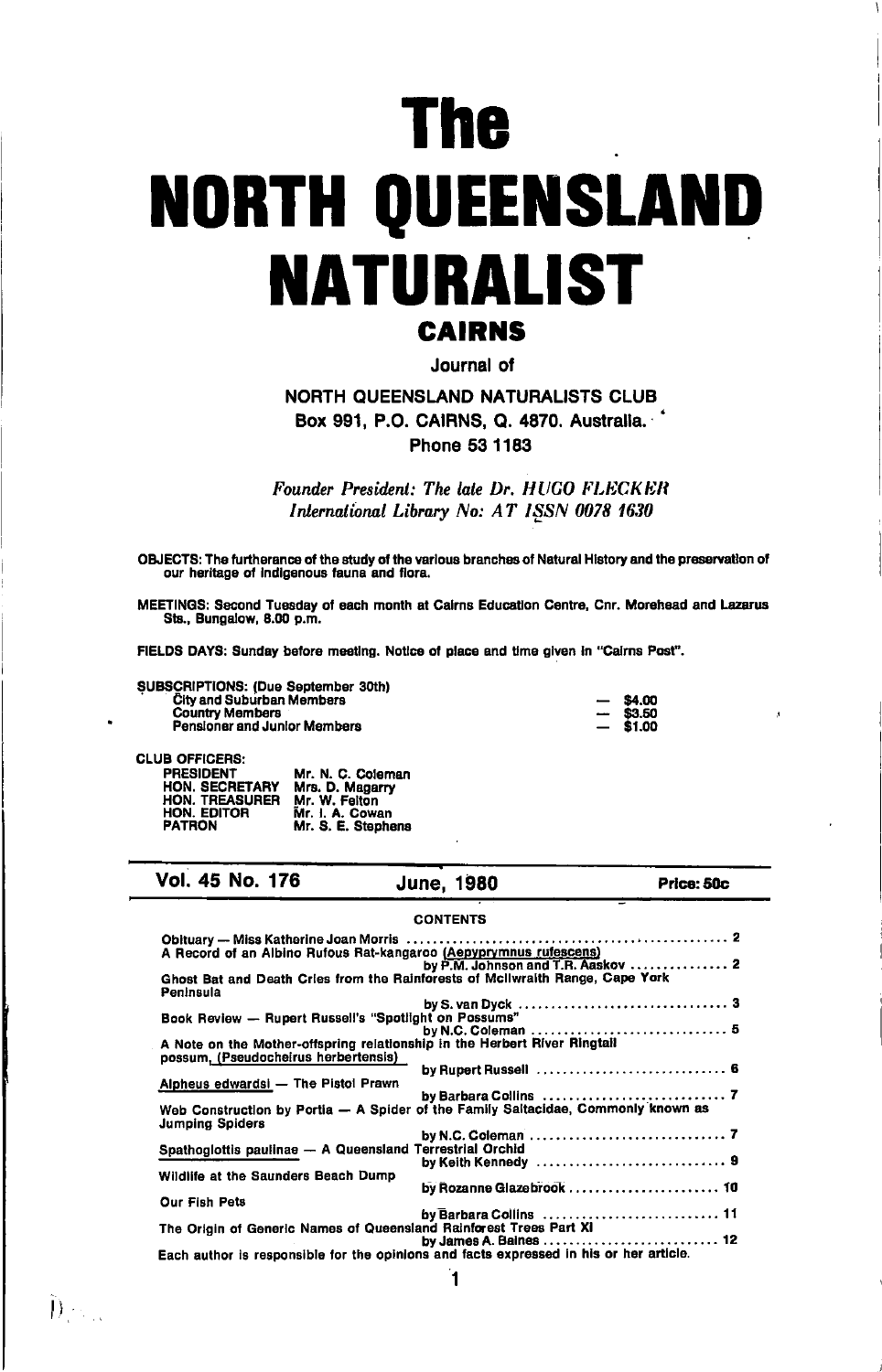# **ORTTUARY**

# Miss Katherine Joan Morris

With the death in Cairns on August 24, 1979, of Miss Katherine Joan<br>Morris, the North Queensland Naturalists Club lost a capable editor of<br>fourteen years standing. Miss Morris, better known as Joan, joined the<br>club in Apri

Despite serious physical handicaps which kept her confined to a<br>wheel chair, Joan led a full life and was an inspiration to all who knew<br>her. Helped by her devoted companion, Miss Dawn Keith, she lived in her ner. Inciped by her devoted companion, miss parm reight, she fived in the<br>own home in Whitfield, Cairns, where she organised the complex daily<br>roster for Meals-on-Wheels. She was active in this work until a few days hefore her death.

For years she transcribed articles and books into braille for the blind, later using a special braille typewriter presented to her by the Inner Wheel Club of Cairns. The many native trees and wildflowers in Joan's garden were evidence of her knowledge and love of nature. The Cairns Historical Society was another of her many interests.

Joan gave freely of her time, talents and means to help various<br>charities, and as the Rev. Father Roberts said at her funeral at the<br>Good Shepherd Church of England, "With all her limitations, she used<br>every gift and abili

# A RECORD OF AN ALBINO RUFOUS RAT-KANGAROO (AEPYPRYMNUS RUFESCENS)

by P.M. Johnson\* and T.R. Aaskov\*\*

Little has been recorded on the occurance of albino macropodids in Little has been recorded on the occurance of around macropoutus in<br>the field. The following record is of an adult male rufous rat-kangaroo<br>(Aepyprymmus rufescens Gray) found as a "road kill" on "Lavinia Station"<br>south of S Northern Regional Centre, Pallarenda, Townsville.

When found, the irises of the eyes were red in colour. The fur of<br>the body, with the exception of the tail and hind-feet, was whitish-Lie Dours with the exception of the tail and ninu-leet, was whitely<br>cream. The tail and hind-feet were a pale grey (probably due to<br>staining by soil). Measurements were as follows:- Total length -<br>71.2 cm; tail - 36.4 cm;

The specimen has been retained in the reference collection at the Northern Regional Centre.

\* Queensland National Parks and Wildlife Service, Townsville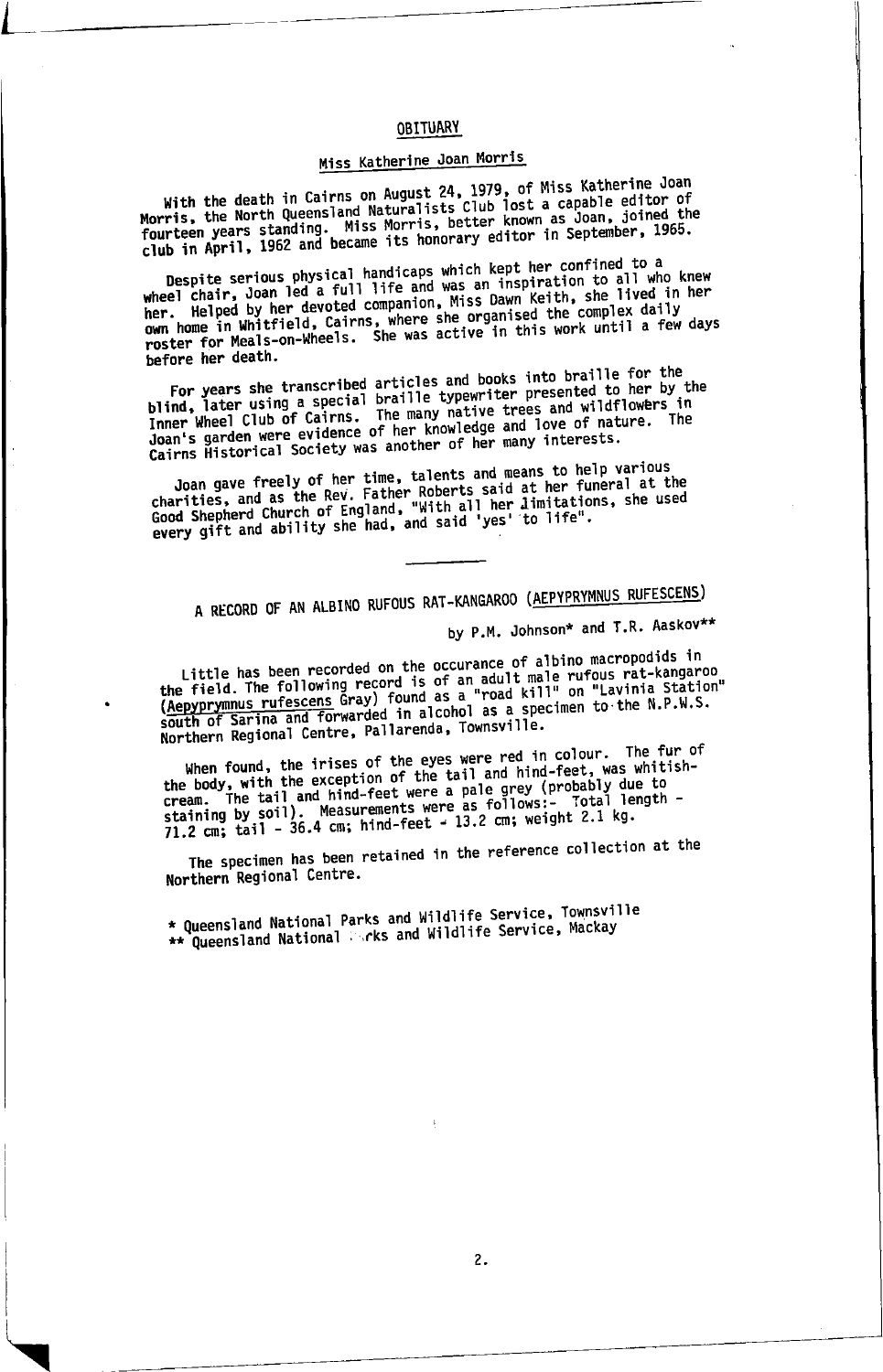# GHOST BAT AND DEATH CRIES FROM THE RAINFORESTS OF MCILWRAITH RANGE, CAPE YORK PENINSULA

by S. VAN DYCK, Queensland Museum.

The Ghost Bat (Macroderma gigas) has previously been recorded from ten localities in Queensland (Dwyer 1968, Queensland Museum records and pers. comm. P.D. Dwyer, regarding skeletal remains found at Mt. Surprise). 1t has been found as far north as Helenvale, Cape York Peninsula, where Dwyer (1968) indentified a Ghost Bat carcass displayed in the Lion's Den Hotel and Boles (Marlow and Boles 1977) netted five adults at the Annan<br>River in "Dry Gallery Rain Forest".

The capture of an individual at Attack Ck (13<sup>0</sup>30'S, 143<sup>0</sup>15'E) approximately 45 km north of Coen extends the Ghost Bat's range in Queensland by 350 km northwest (Fig. 1).

The single male (Qd Mus. JM 2380) was collected at 11.30 p.m., 18 August 1978, in a sixty-foot mist net stretched across Attack Creek, an eastern tributary of the Archer River. The shallow creek is bordered on either side by a narrow belt of semi-deciduous mesophyll vine forest on Five the created of the creek the vegetation changes abruptly to<br>riverine alluvia. Away from the creek the vegetation changes abruptly to<br>E. dichromophlora low woodland (Pedley and Isbell 1971).

Although an attempt was made to maintain the animal live in captivity, it become moribund, refused to eat and died after two days. Particulars<br>are as follows: adult male; weight 105 g; length of forearm, 105 mm;<br>head and body (vent) 122.5 mm; ear (n), 50.5 mm; testes development, These servested; colour, back, grey, tipped by fawn; chest and belly, grey<br>tipped, scrotal; colour, back, grey, tipped by fawn; chest and belly, grey<br>tipped by cream. Tooth wear indicates JM 2380 to be relatively old.

There are few published accounts of the behaviour or ecology of Ghost Bats. Dwyer (1968) notes some aspects of breeding behaviour in a small colony at Mt Etna in mid-eastern Queensland and Douglas (1967) provides detailed descriptions of reproductive, hunting and feeding behaviour of Ghost Bats in northern Western Australia. There are several accounts of Ghost Bats eating other species of small bats. Wood Jones (1923)<br>examined the gut contents of mummified Ghost Bats and found masses of insectivorous bat hair. Douglas (1967) observed a Ghost Bat swoop on a wounded Sheath-tailed bat (Taphozous georgianus) and collected remains of<br>the following food species in a roosting cave of Ghost Bats: Little Bats Chessicus punillus), Common Sheath-tailed Bats (Taphozous georgianus) and Bent-winged Bats (Miniopterus schreibersii). Other small bats are known to form part of the prey of carnivorous bat species in tropical Africa and S

I regularly heard nocturnal distress screams from small bats while collecting in semi-deciduous mesophyll vine forests at Iron Range, Attack Creek and Buthen Buthen in Cape York Peninsula and I suspect these cries were a result of attacks by Ghost Bats. The cries resembled the sibilant shrieks made by Blossom Bats (Syconycteris australis and Macroglossus Surveys made by Division Data (Sycological Lage of Prom mist nets. They were<br>lagorchilles) when they are being disentangled from mist nets. They were<br>heard frequently from above and from below the vine-forest canopy and<br>we bats were seen in conjunction with screams at Buthen Buthen and one large unidentified bat flew over my head in response to imitated screams at Attack Creek.

At Iron Range, remains of azure kingfishers (Alcyone azurea) were found at dawn in tattered tangles of mist nets that were stretched across rivers. At Buthen Buthen the head of a rufous fantail (Rhipidura ruffrons) was found in a mist net stretched across a dry bed of the Nesbit River. These predatory raids could have been the work of Ghost<br>Bats although it is noted that water rats and species of marsupial mice which occur in these areas could also have been the culprits.

Factors affecting the distribution of Ghost Bats have often been discussed. Wood Jones (1925, 444) supposed that increasing desiccation<br>in northern South Australia "... made the obtaining of sufficient food<br>impossible for a powerful and volant animal". Butler (1961) proposed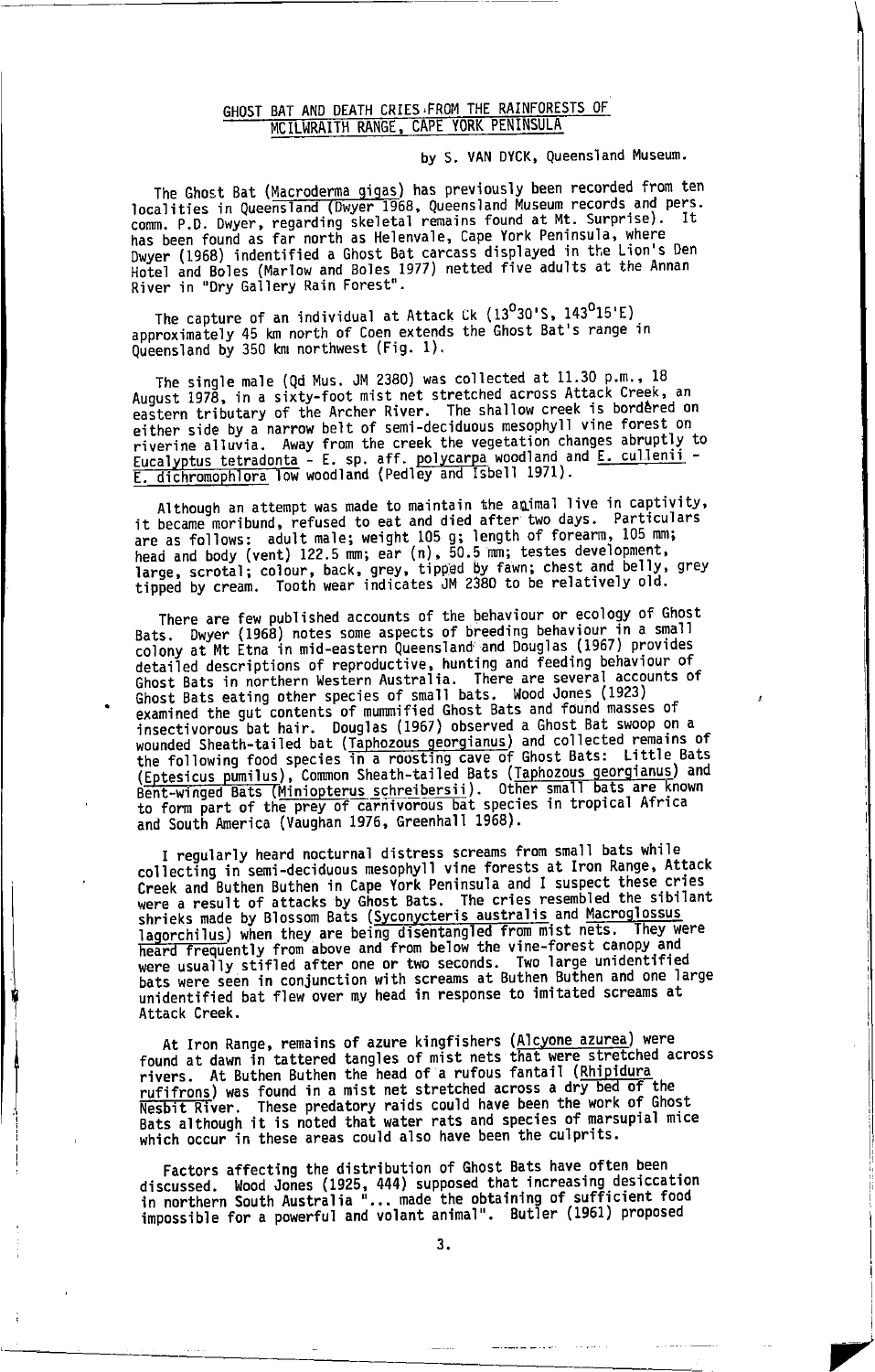that, in Western Australia and South Australia, the Ghost Bat is a desert adapted animal which, with increasing humid conditions in the south west, was forced to shift to drier areas in the north (see also Ride and<br>Serventy 1965). Hamilton-Smith (1966) suggests that in Western Australia Serventy 1900). nemitted by food supply and, as Douglas (1968)<br>its distribution may be limited by food supply and, as Douglas (1968)<br>emphasizes, more importantly its accessibility to the bat. The presence<br>of the Ghost Bat capable of existence under both extremely arid and extremely wet conditions.

The past and present status of Queensland and Western Australian Ghost<br>Bats cannot be simply reconciled. It is possible that, by virtue of the pats cannot be simply reconciled. It is possible that, by virtue of the<br>harsh nature of some of its occupied habitats, it lives on a perilous<br>balance between energy income and expenditure, the result of which in a<br>few case some areas.

# Acknowledgments

I am indebted to Mr. G. Czechura (Queensland Museum) for checking the mistnet and restraining the Ghost Bat as it was escaping. Dr. P.D. Dwyer (University of Queensland) read and criticised the work and Miss R. Owens typed the manuscript.

#### Literature Cited

BUTLER, W.H., 1962. Occurrence of the Ghost Bat, Macroderma gigas, in the Great Victorian Desert, W.A. W. Aust. Nat. 8(1): 42-3.

DOUGLAS, A.M., 1967. The natural history of the Ghost Bat, Macroderma gigas in Western Australia. W. Aust. Nat. 10(6): 125-38.

DWYER, P.D., 1968. New records of the False Vampire Bat in Queensland Helictite 6(2): 36-40.

GREENHALL, A.M., 1968. Notes on the behaviour of the False Vampire Bat.<br>1. Mamm. 49(2): 337-40.

HAMILTON-SMITH, E., 1966. The geographical distribution of Australian<br>cave-dwelling Chiroptera. <u>Int. J. Speleology 2</u>: 91-104.

MARLOW, B.J., and W.E. BOLES, 1977. Confirmation of the occurrence of the Ghost Bat Macroderma gigas, (Chiroptera: Megodermatidae) in Cape<br>York Peninsula, Queensland. N. Qd. Nat. 44(170): 3-4.

PEDLEY, L. and R.F. ISBELL, 1970. Plant communities of Cape York<br>Peninsula. <u>Proc. R. Soc. Qd 82</u>: 51-74.

RIDE, W.D.L. and D.L. SERVENTY, 1965. The fauna of Western Australia, In Official Year Book of Western Australia, No.5. Ed. R.J. Little. Government Printer, Perth.

VAUGHAN, T.A., 1976. Nocturnal behaviour of the African False Vampire Bat (Cardioderma cor). J. Mamm. 57(2): 227-48.

WOOD JONES, F., 1925. The mammals of South Australia. Part III.<br>Government Printer, Adelaide.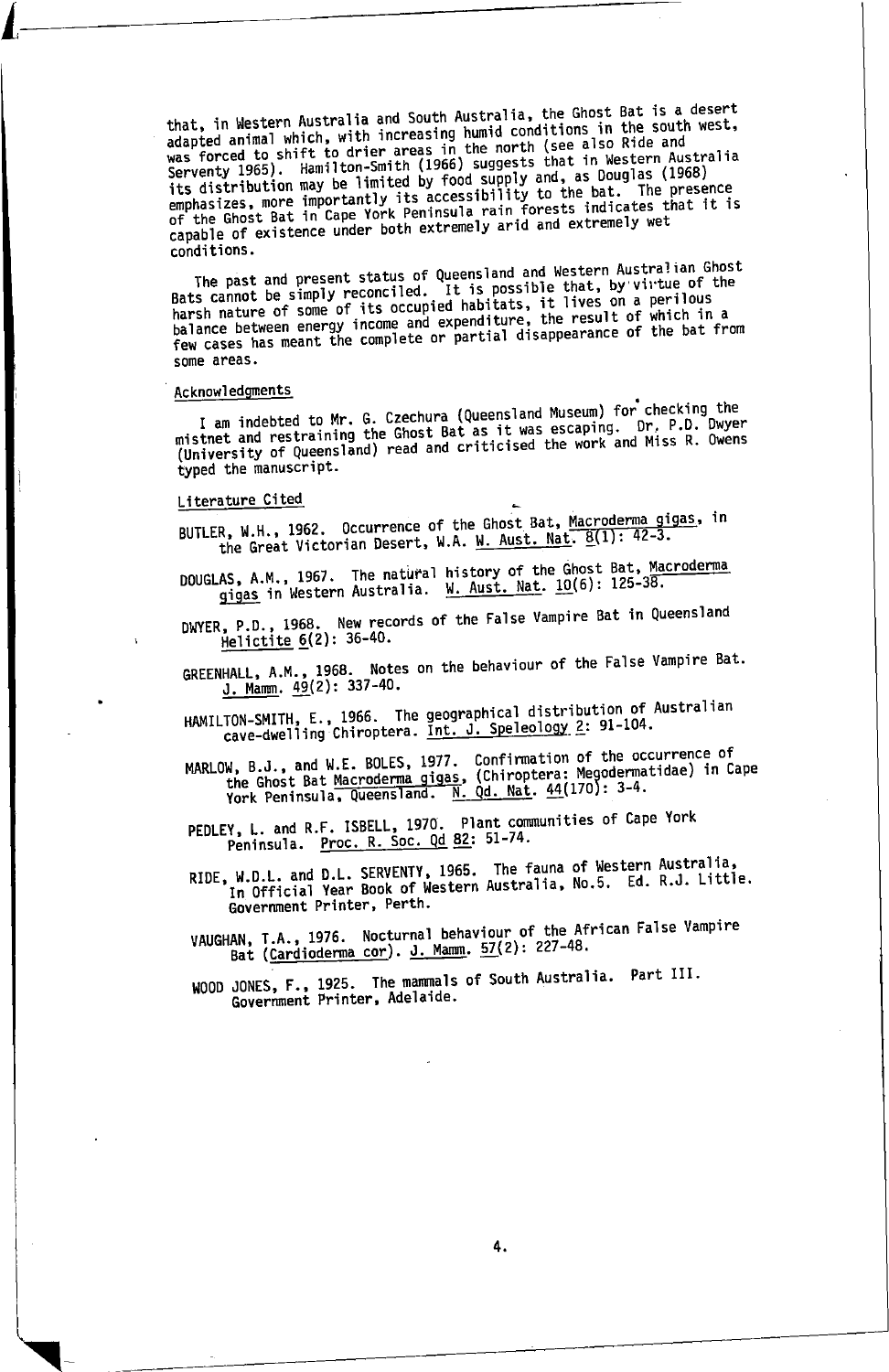

Distribution of the Ghost Bat (Macroderma  $Fig.1.$ gigas) in Queensland.

# "SPOTLIGHT ON POSSUMS" BY RUPERT RUSSELL Published by University of Queensland Press.

- N.C. Coleman.

 $\blacktriangledown$ 

This book reveals the patience and persistence of a dedicated<br>naturalist in his studies of the life histories of North Queensland<br>possums, a group of marsupials almost entirely nocturnal in habit, living in a variety of forest areas not conducive of easy observation. The<br>descriptions of food preferences, the reflective colour of the eyes and<br>the movements of the different species described by the author, plus the<br>meticulou

. I i

5.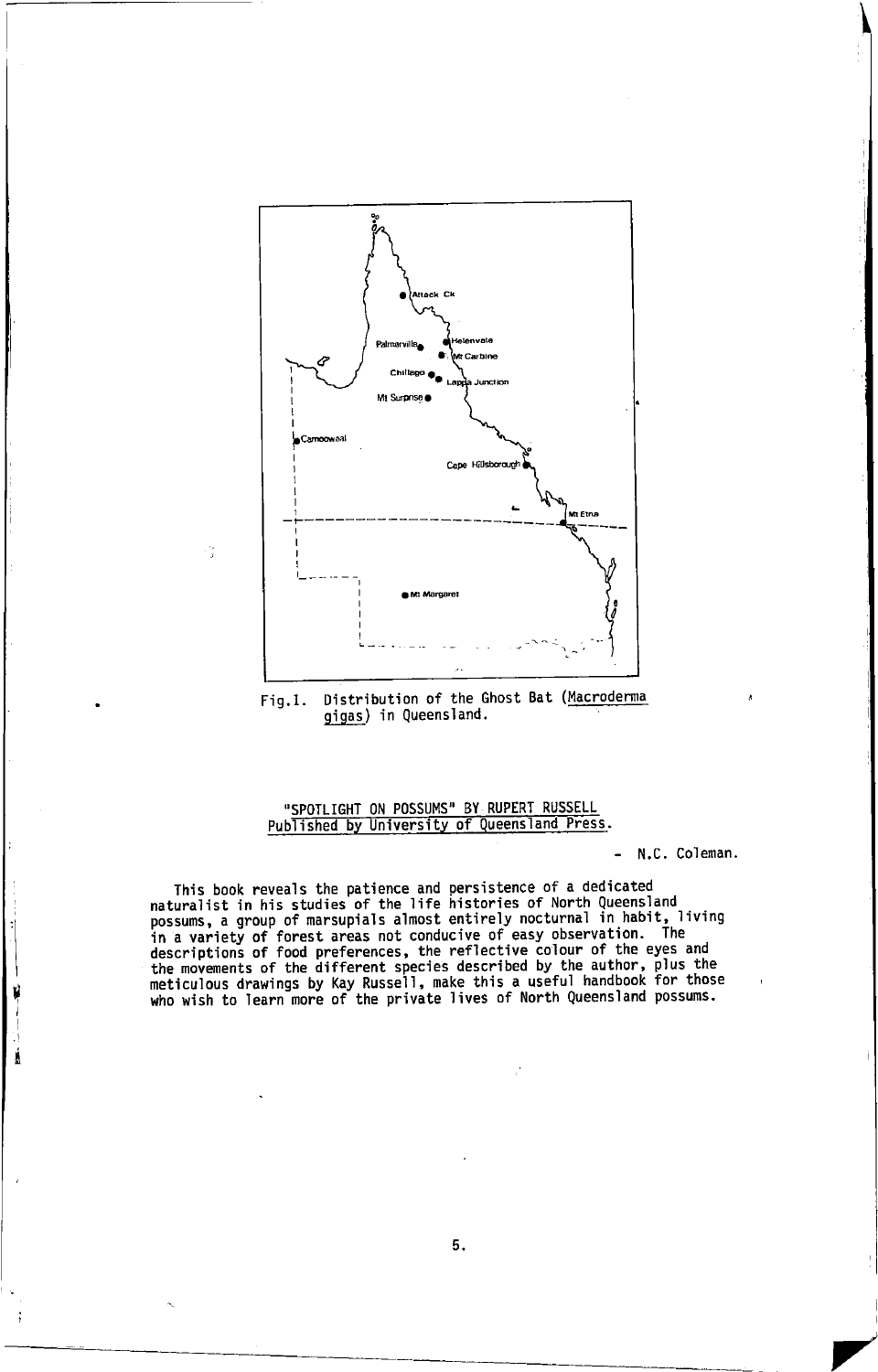trailing a second thread which she fastened to the first twig at about the starting to cooling the community of the community of the contract of the same distance below. Straddling both these threads she moved back and forth Several times between the two twigs, adding more silk to the two lines, and<br>then formed a line between them in the same way.

From these first two twigs she constructed similar lines to several The theory of the two whigh are constructed similar this to server.<br>Other twigs producing a tangled web of lines criss-crossing the first three.<br>She then moved across and back in this tangle adding a maze of fine braces and struts connecting the main lines of the web and constricting it near its<br>centre to something like an hour-glass shape. Moving to the top of the web the spider moved around its centre on the upper side in an uneven circular path. She did this more than a dozen times, laying a fresh thread on each<br>trip and building up a thicker line than any yet made. The area of this was about that of a two cent coin and the encircling ring stood out clearly from the rest of the web.

The spider now started moving slowly back and forth over this area<br>laying a fine band of gossamer-like silk over the support lines beneath and moving her abdomen from side to side. Later, she circled around near the enclosing ring, binding it to the fine sheet web within. On completion of this web she moved to the side of the web near the door and rested in a vertical, head down position, but in a few minutes she had moved back to the top of the web and raised her abdomen in the direction of the door (raising the abdomen in this way is usual among spiders when or the duor (raising the abduluent in this way is usual among spiters mind.<br>they emit silk for travel lines or webs). Watching closely, a fine thread<br>could be seen drifting on the air within the cage and toward the cage do away from the nearest part of her web. Within the mosquito netting cage, which was inside my house, she had floated a fine strand strong enough to bear her weight (the spider is 9mm long).

In the next two hours she had constructed another web similar to the one on the twigs and was moving restlessly around the cage, probing into<br>any corners of the timber and moving under the netting as though trying

At 4 p.m. I placed her in a large jam jar for safety and went out. Returning at about 11 p.m. I checked the spider and found that she had spun a slightly different web to those in the cage. It resembled a wheel with three very large spokes attached to the glass wall of the jar and with a hub having a circular, fine mesh web surrounded by a heavy thread. Each of the spoke-like arms was constricted in its mid section by a maze-Each of the binding of fine silk and the web, which was made in the upper part<br>of the jar about 1cm below the lid, was 4cm deep. The spider was<br>resting upside-down in this web about 1cm down and to one side of the<br>resting The mesh web on top. Several photos were taken of her in this position<br>with a ringlight and then a small live moth was dropped into the web. Its fluttering promptly attracted the spider which seized the moth and moved to<br>the side of the jar below the web and, resting head down, started feeding.

This jar is 10cm deep, 6cm in diameter at the top and about 8cm at the bottom (all inner measurements). There are only a few small holes for aeration in the lid yet she managed to spin a circular web 4cm deep which was 6cm wide at the top and about 6.5cm across the bottom, and this was after she had already spun two sizeable webs less than twelve hours earlier. All of these were constructed in artificial conditions.

In their natural surroundings I have had up to seven females under observation, mostly on the outside of a web in a head down posture. At no time, either in captivity or in the natural state, in web or on rock face, have I seen this spider with legs outspread. It hunches the legs<br>beside the body in an uneven manner and this, coupled with its colours, light and dark brown, grey and a little white on the palps, gives it the appearance of a bit of earthy debris.

I have never yet seen the male of this spider or the female constructing her web under natural conditions.

\* Barr St. Edmonton, Q. 4869.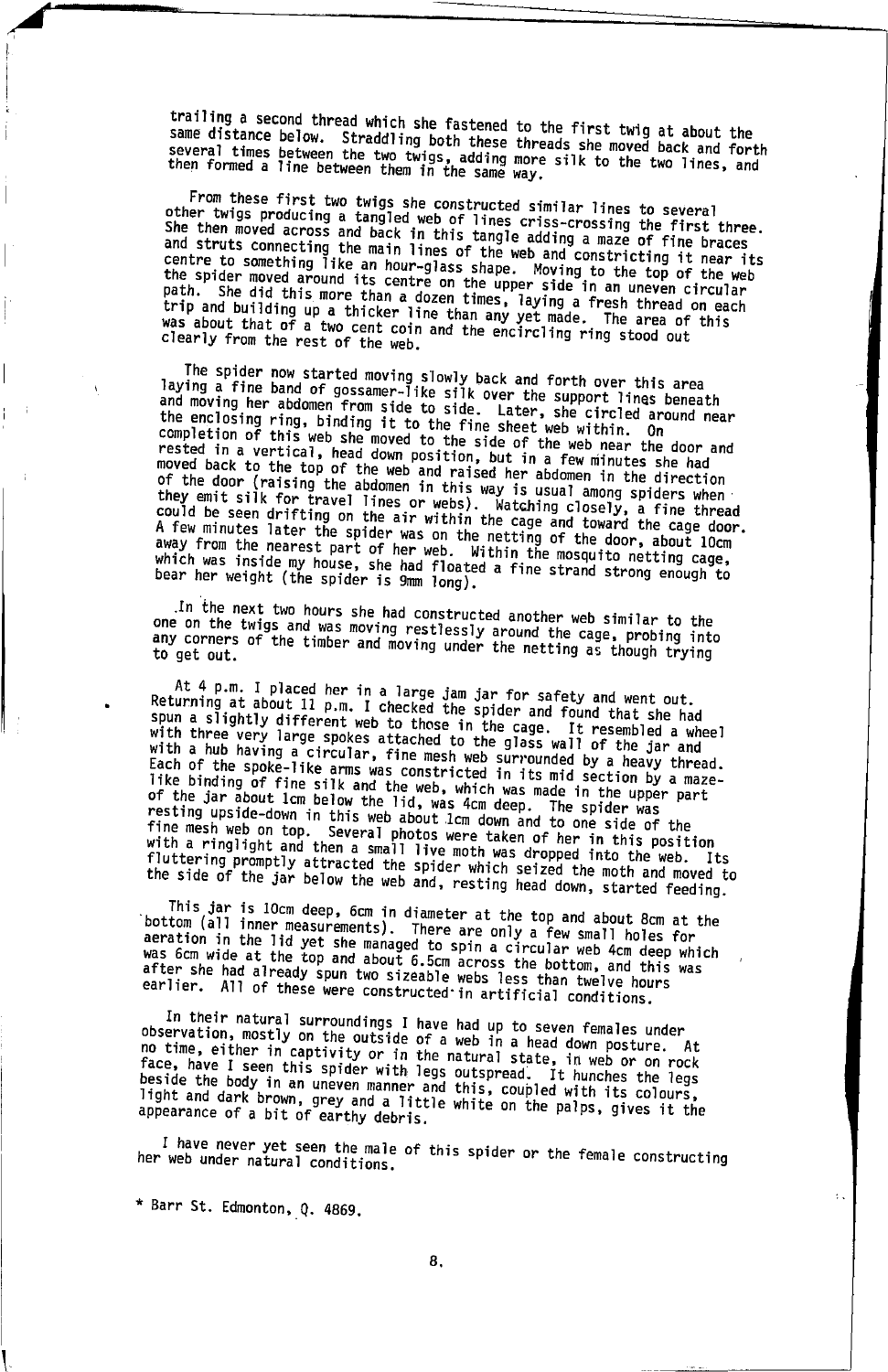# SPATHOGLOTTIS PAULINAE - A QUEENSLAND TERRESTRIAL ORCHID.

by Keith Kennedy, Townsvilie.

one of the few Queensland ground orchids worthy of cultivation is the purple flowered <u>Spathoglottis paulinae</u> of the north-east. Although this<br>particular species grows only in tropical Queensland, the genus occurs in<br>S.E. Asia, both in and out of the tropics, and also in the Pacific area, for, according to Graf, there is a species S. pacifica growing in Samoa<br>and Fiji, which has pale lavender-pink flowers, but he does not mention<br>whether he saw it under cultivation or in its natural habitat. At the end of the last century another species with light purple flowers was found on the banks of Stony Creek, Cairns district, near the railway line, and was sent down to the Brisbane herbarium, where it was named S. soutteriana by Manson Bailey, after a William Soutter. It would be interesting to know if specimens are still growing there, and whether William Soutter was a visitor or a resident of Cairns.

The furthest south <u>S. paulinae</u> has been found is Cardwell, where it was<br>collected by Dallachy and sent to Baron von Mueller at the Melbourne Botanic Gardens, who named it after a lady by the name of Miss Pauline Ri chnond.

The writer and a few other people in Townsville have flowered it in bush houses, but Cardwell seens to be its natura'l limit. The original of those I have growing was given to me by the late Stan Short who was an experienced orchidist, but unfortunately he did not tell me where he got his. They are erratic in flowering and under similar conditions some will flower and some will not.

Propagation is by division of the pseudo-bulbs, which should be planted half out of the soil, and at least two attached to each other. Several leaves arise in a bundle fron the top of each pseudo-bulb, are about 40 cm in length and are plicate. The flowers are borne on a scape about 42 cm<br>and are arranged 4 to 8 at its end to form an inflorescence of a close<br>raceme. Length of flower is 4 to 6 cm.

According to an American grower, all species grow well in fibre and chopped sphagnum moss in which should be a small portion of loam, some crushed brick and sharp sand, no proportions given. I find for the Queensland species a suitable mixture is 4 parts garden soil (loam), <sup>2</sup> part coarse sand, t part hunus, and 1 part crushed shell grit. The orchid seems to appreciate the shell grit.

References:

**CONTRACTOR** 

ARNoLD, R. 1952. Spathoglottis Notes. The 0rchid Journal. Pasadena, Calif.

BAILEY, F.M. 1902. Queensland Flora, Part V. Brisbane.

GRAF, A.B. 1976. Exotica. Rutherford, New Jersey.

POCOCK, M.R. 1972. Ground Orchids of Australia. Jacaranda Press, Bri sbane.

SHUTTLEWORTH, F.S., ZIM, H.S. and DILLON, G.W. 1970. Orchids. Golden Press, New York.

\* P.0. Box 173, Townsville.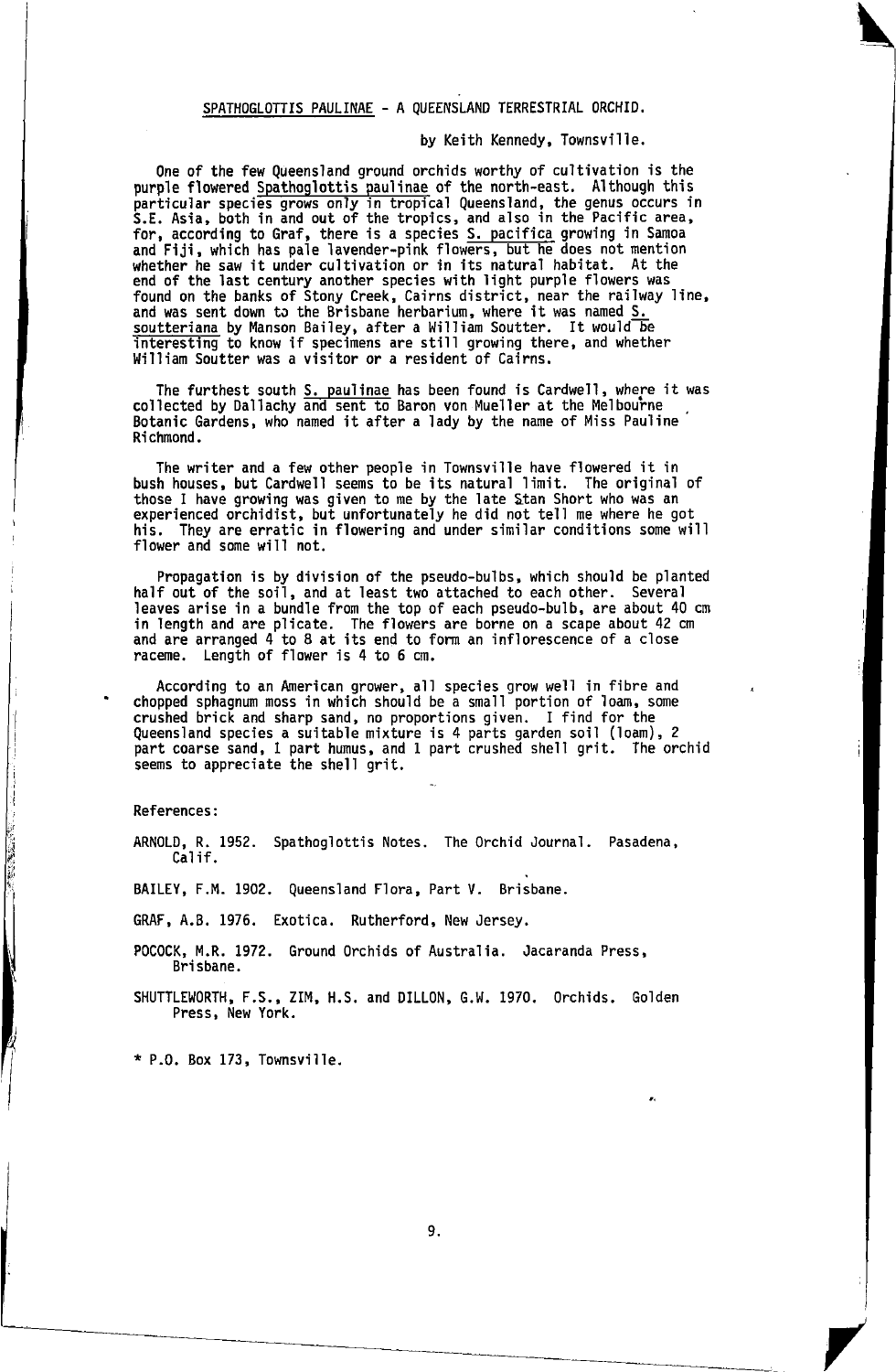#### WILDLIFE AT THE SAUNDERS BEACH DUMP

#### by Rozanne Glazebrook

Saunders Beach is a small seaside locality thirty-two kilometres north<br>of Townsville. The Saunders Beach dump is in the bush surrounded by eucalypt and paperbark woodland and coastal mangrove swanp. A snail creek meets the sea in a narrow estuary 50 metres from the dump.

0n 20th March 1978 I drove along the dirt road leading to the dump to observe a huge nest of sticks, high up a tree. The nest belonged to a white breasted sea eagle (Haliaeetus leucogaster). There was no sign of the bird, so I went back to a swamp on the other side of the road to do some bird watching. I saw lots of birds and also found a small nest containing four small speckled eggs.

0n the way home I decided to make another quick trip to the dump. As <sup>I</sup>drove up the road I surprised a lace monitor (Varanus varius). Je was on the ground at the dump, but quickly ran up a nearby gum tree when he heard me. He sat about two metres up the tree, but when I got out of the<br>car he climbed higher and swivelled around behind the tree, with just his long claws in view, There were a lot of bird sounds, and as I looked through the binoculars I saw a forest kingfisher (Halcyon macleayii) in<br>the next tree; it was loudly shrieking at the goanna. After a few minutes,<br>the kingfisher flew onto the same tree and perched-on a branch above the goanna. The bird continued to glare down at.the goanna. The goanna ignored the kingfisher, but continued to look at me.

I walked down the road about 40 metres and continued to watch the scene through the binoculars. They both stayed in the same position all the time I was there.

A flock of noisy friarbirds (Philemon corniculatus) called to each other in a tree nearby; I looked at them through the binoculars, and suddenly I<br>spotted a pair of large claws on another gum tree. Sure enough, as I<br>watched, a large sand goanna (Varanus gouldii) came into view as he edged<br>his w a circular pattern on his yellowish coloured body. The lace monitor had broad bands of black and yellow along the body, tail and limbs. Nothing more happened, so I went hone for about three quarters of an hour.

On return to the dump, I heard a lot of noise coming from the back edge of the tip, tins clanging, and paper rustling. I walked over, and was just in tine to see a large goanna ambllng slowly away towards the swamp, It appeared to be the sane sand goanna I had previously seen up the tree. Unfortunately I couldn't follow hlm as I was bare footed, and there were lots of tins, broken glass etc. and also the dump was snouldering. <sup>t</sup> watched the goanna through the binoculars as he disappeared from view.

The lace monitor had gone from his tree. Rainbow birds (Merops ornatus) flew overhead, and one flew past with a white butterfly in his mouth. One solemn dollar bird (Eurystomus orientalis) sat very quietly on a branch and stared at me.

0n 6th April I returned to the dump. There were no goannas in sight, but when I looked at the sea eagles' nest I was thrilled to see <sup>a</sup> rnagnificent white breasted sea eagle sitting majestically on a branch above the nest.

There was a fire on the dunp and the bird was looking towards an area where cans and bottles were exploding. I walked slowly towards the nest, but as I neared it the eagle flew away and circled overhead. I decided to leave when an extra loud explosion sent glass flying in all directions.

I called into the dump again on the 22nd and 23rd of April, but there was no sign of the eagle or the goannas. I was very lucky to see them when I did. I never realized a dump could be so interesting.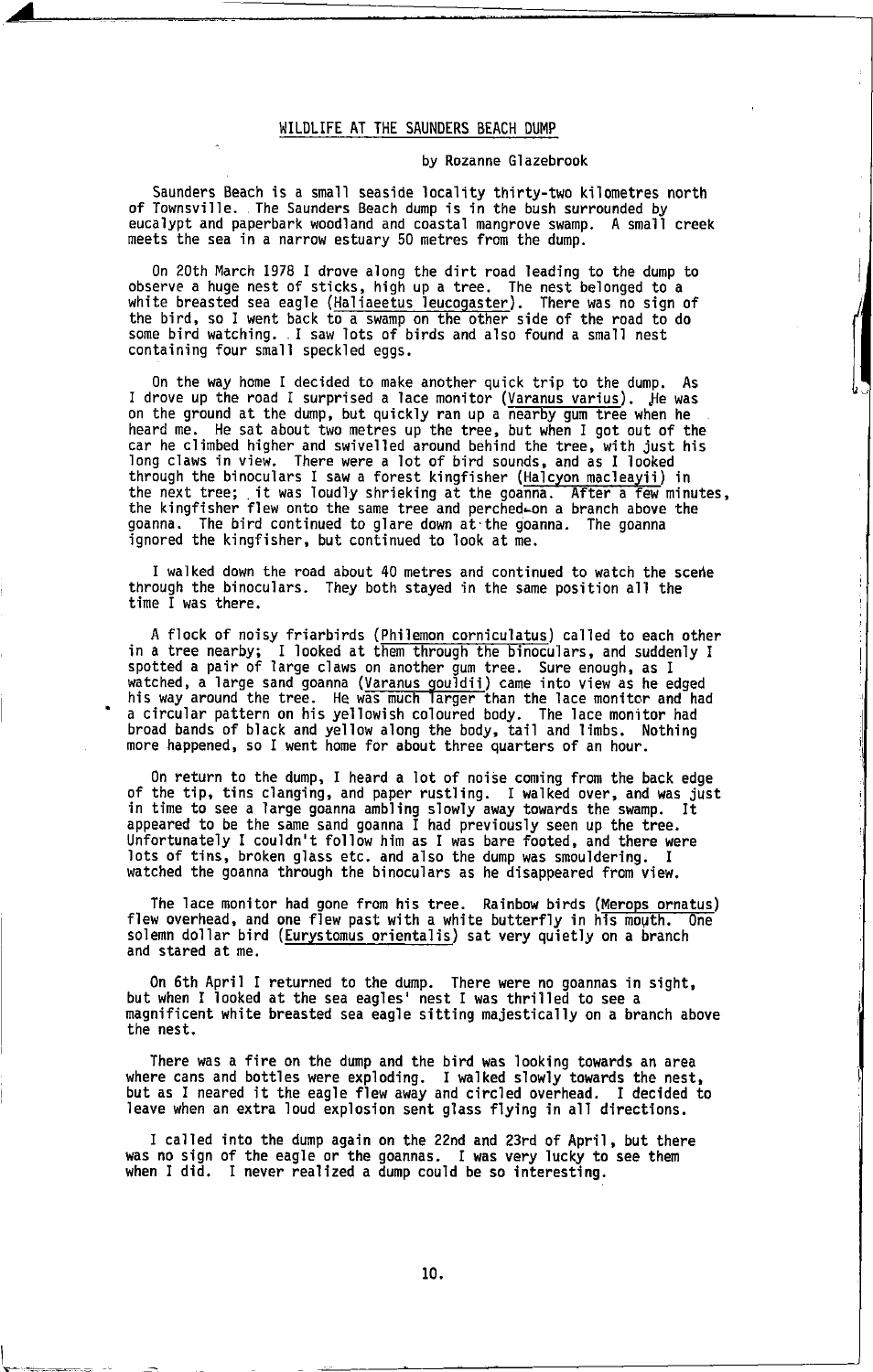#### OUR FISH PETS

#### by. Barbara collins.

I was getting impatient because Harry wasn't coming to relieve me of my<br>baby sitting chore so I could do some shelling when the tide turned. Harry and Les had-been in the same spot for what seemed like eternity. Hauling<br>Leanne (two years) up on my back, tossing aside the <u>Linckia laevigata</u><br>(Blue starfish) and beche de mer she had acquired, we set out to see what for ... Les was the proud possessor of a small Amphriprion ocellaris and they had been working to free its host, a lovely green anemone. Shelling<br>was forgotten; in any case the boat was going. Our little fish did well, and took pride of place in the aquarium amongst his marine counterparts, mainly my shells ... until we shifted the aquarium in September and lost the anemone. It was so sad, our little fish looked so lost and vunerable<br>and contented himself in the water outflow. He was apparently not suffering, he still ate well. Two weeks went by and finally a low tide,<br>so it was off to muddy Cooya Beach and hopefully to find an anemone. buck was on my side, and I dug up a large brown one with purple tips from<br>the dead coral rubble surrounding it. Fortunately it was not connected<br>to anything solid or deep and it was installed without problem in the<br>aquariu doubt it had to be the most suitable spot. Our new aquisition did not go walkabout, but the fish was not interested either. We watched helplessly. which count is the fish, there was the A. ocellaris<br>"liting shuggly in the anemone; it had taken him ten days. The fish was<br>loving it as his own and had already started housework. Any debris, sand loving it as his own and had already started housework. Any debris, sand or food particles he shovelled into his mouth, swam away and dropped it over the edge of the anemone.

At feeding time, the fish would swim out, capture a piece of prawn or fish and swim back to the anemone with it, drop it onto the anemone, tug and pull at the tentacles and worry the anemone until it began to<br>withdraw with a good hold on the food. We regularly watched this procedure at feeding time. We had kept the fish nine months and he had almost doubled in size when we lost him when the baler died in December. A few<br>days later a friend gave us a pair of adult <u>Amphripion akindynos</u> from his aquarium and within half an hour they had staked territorial rights on the<br>anemone. They are not so endearing or particular about their housekeeping They are not so endearing or particular about their housekeeping and give the anenone only cursory attention, but it is theirs and they defend it agressively.

A pair of sedentary tiny red fish with blue 9i1l markings we call "gobies" (Gobidon histrio) have been with us for ages, probably two years<br>or more now. They are only 25 mm long and we have to remember to catch<br>them if we move or clean the tanks. They always had separate areas of the tank and were seldom seen c'lose to each other. In the newly set up envirorunent after the last shift, one took up residence in a hollow beneath a piece of red coral, the other in the rennants of a beat up old turbo shall that had once housed a hermit crab. one evening I went down to turn out the lights and the tank was a seething mass (so it seemed).of tiny transparenl fish about 2 mn long with promjnent eye spots. I had noticed relationship of the goby in the coral, but had just assumed a case of over<br>indulgence in food ... obviously not! "She" was resting nearby on a coral<br>thin. "His" shell was doing all the nursery work ... no wonder he was<br>thi not a sign-... not a single solitary one ... the only other fish was the<br>A. ocellaris. The male had vacated his shell and was on a coral branch Algoein to the could dart for cover if threatened, the female was in an old clam<br>adjacent to her coral home. Since the baler died, we haven't seen him about, perhaps he too was lost, or maybe parenthood posed too taxing a role!

References: A Field Guide to the Reef Fishes of Tropical Australia and<br>the Indo Pacific Region by R.H. Carcasson. by R.H. Carcasson.



(Curier & Kalenciennes) | 630





I

Amphriprion ocelloris<br>Comer & Valenciennes) Manphriprion exemplances<br>Comer & Valenciennes) (Allen 1972) 11. (B37 1837)